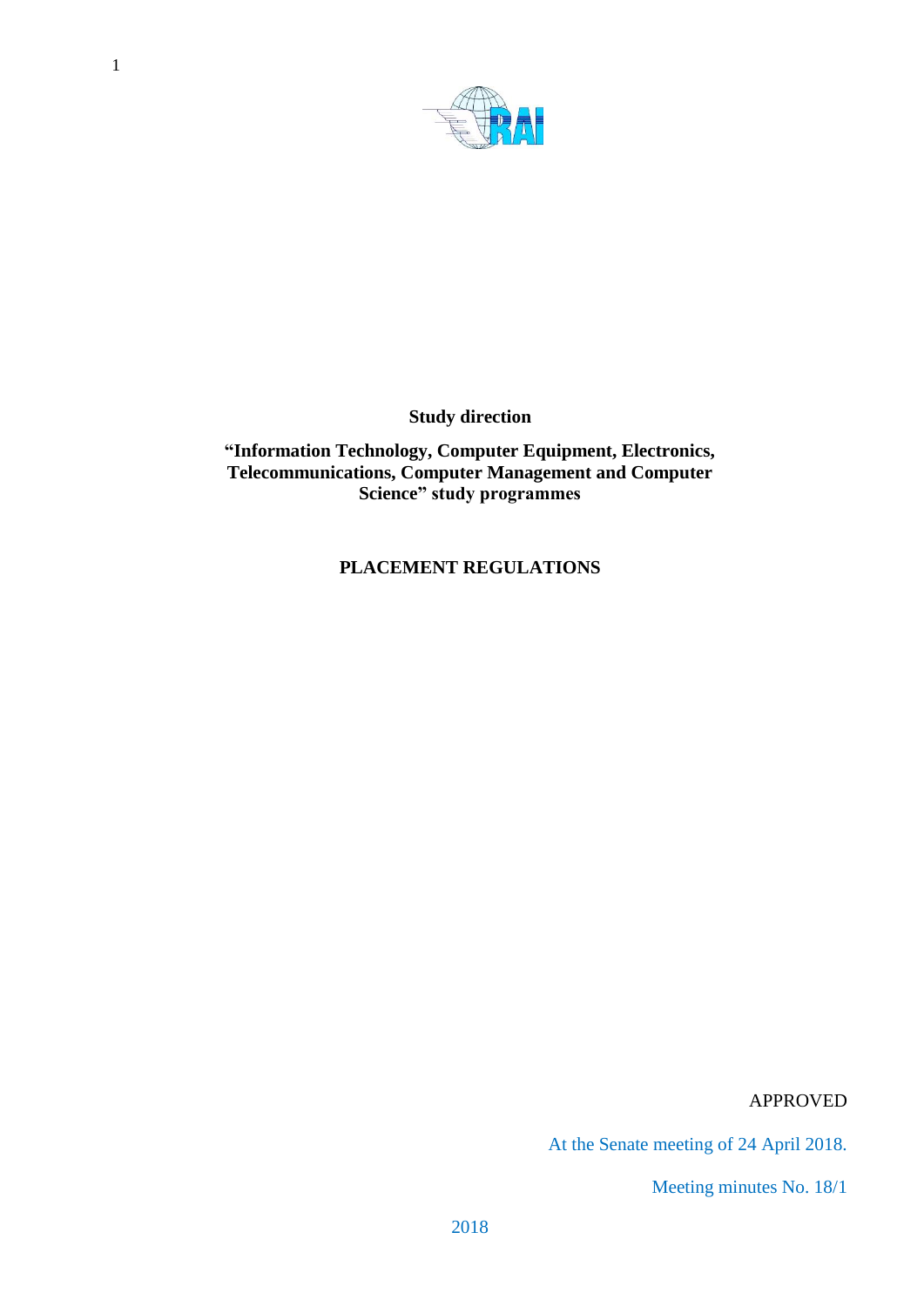

### **GENERAL PROVISIONS**

- 1. The Regulations have been drawn up in accordance with the requirements of regulatory enactments of the Republic of Latvia and the procedure determined by the Riga Aeronautical Institute (RAI).
- 2. The Regulations lay down goals and tasks of placement, the procedure of organisation of placement in a company and the content of the placement report for the following study programmes:
	- 2.1. Professional Bachelor's study programme Electronic Equipment Maintenance;
	- 2.2. Level 1 higher education study programme Electronic Equipment Maintenance.
- 3. Placement in a company is implemented after students learn theoretical knowledge and skills.
- 4. The scope of placement shall be determined in accordance with the study programme and trilateral agreements between RAI, the trainee and the company, where the placement is implemented.
- 5. Placement is intended for learning professional abilities and skills for practical work, as well as may be used for collection, processing and analysis of necessary information for the needs of the diploma project or the diploma paper.
- 6. The placement regulations are binding for students of the study programme defined in Paragraph 2, for placement supervisors, placement coordinators, organisers and other persons related to the provision of placement.

## **GOAL AND TASKS OF PLACEMENT**

- 7. The goal of placement is to improve professional skills and competences of students, as well as to reinforce and supplement their knowledge in accordance with the requirements of the profession.
- 8. In order to reach the placement goal, it is necessary to develop practical skills for resolution of tasks in the following areas related to transport services:
	- 8.1. Structure and maintenance of computer networks;
	- 8.2. Radar detection systems, surveillance systems and their maintenance;
	- 8.3. Telecommunication and electronic communication equipment, their structure and maintenance;
	- 8.4. Navigation and radio navigation systems, radioelectronic equipment of the aerial navigation centre, their maintenance;
	- 8.5. Household appliances, their maintenance and repair;
	- 8.6. Electrical and electronic equipment of cars, their maintenance and repair;
	- 8.7. Air conditioning and freezing equipment, their maintenance and repair;
	- 8.8. Maintenance and repair of security alarm and local firefighting alarm;
	- 8.9. Audio, TV and video equipment, their maintenance and repair;
	- 8.10. Architecture of computational complexes and equipment;
	- 8.11. Medical electronic equipment;
	- 8.12. Peripheral devices, their maintenance and repair;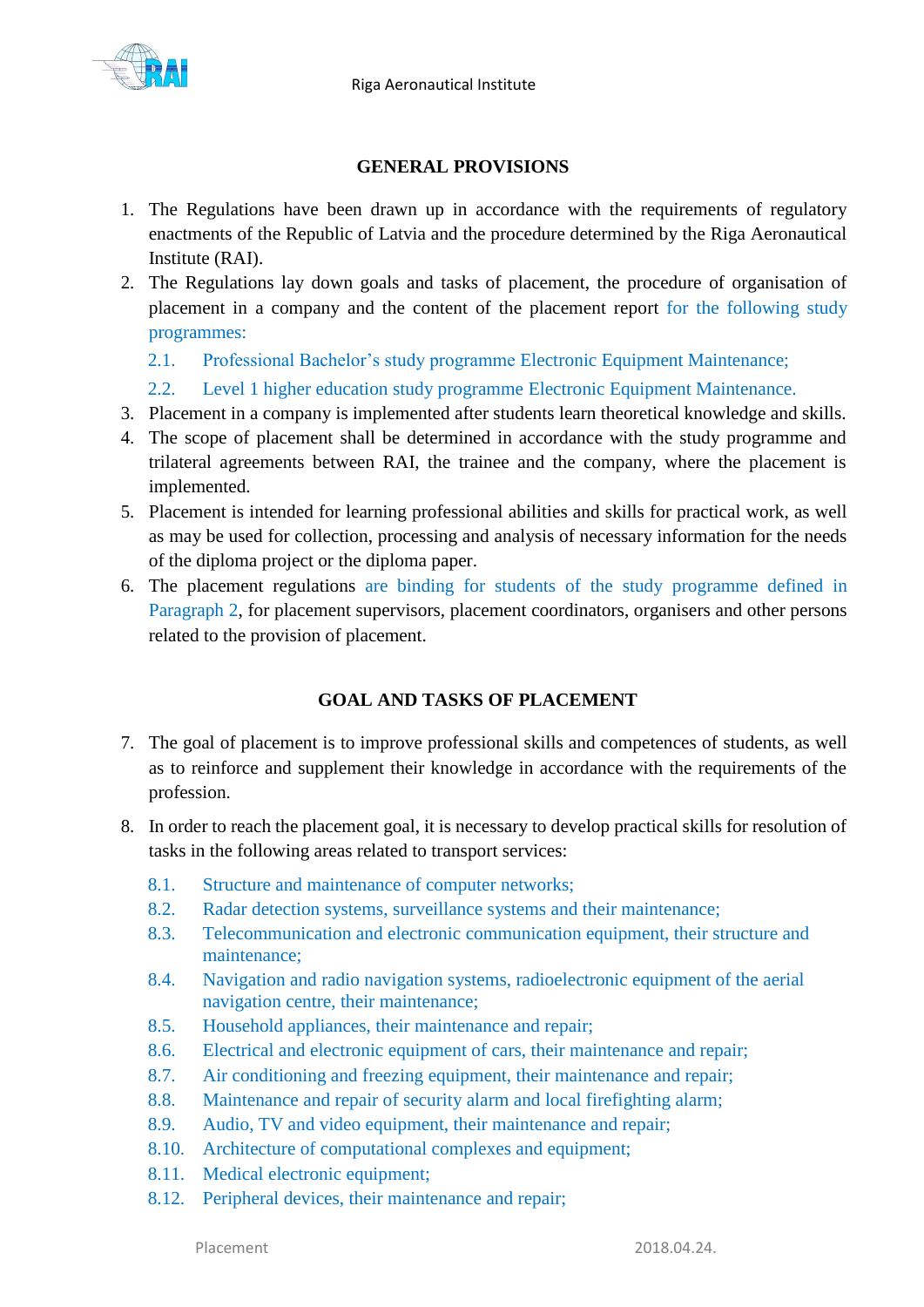

Riga Aeronautical Institute

## **REQUIREMENTS TO STUDENTS**

- 9. To know:
	- $\checkmark$  Organisation of work in a company in the aviation and electronics sector;
	- $\checkmark$  Structure of enterprise;
	- $\checkmark$  Production process and its specifics;
	- $\checkmark$  Operation of electronic equipment maintenance and repair companies.
- 10. To be able to:
	- $\checkmark$  Resolve production tasks in a specific company;
	- $\checkmark$  Plan work of structural units;
	- $\checkmark$  Predict and eliminate "bottlenecks" in a technological process.

# **ORGANISATION OF PLACEMENT**

- 11. RAI, the student, for whom the placement is planned, and the placement company conclude a trilateral placement agreement on the implementation of placement. The placement agreement shall state:
	- $\triangleright$  site of student's placement;
	- $\triangleright$  placement supervisor an employee in the placement company;
	- $\triangleright$  duties and responsibilities of the parties;
	- $\triangleright$  conditions for the performance of specific and real works in accordance with the placement programme;
	- $\triangleright$  conditions for research, analysis and selection of necessary information, which will be used for the preparation of a diploma paper.
- 12. The placement programme is a document drafted by the management of the study programme, which lays down general and specific goals, tasks of each placement stage and the time schedule of the placement;
- 13. Placement sites shall be selected by students themselves or the placement sites offered by RAI in companies may be used.
- 14. Before placement, an individual placement task shall be set for each student, which is a component of the placement diary.
- 15. The placement supervisor and coordinator shall lead placement for each student individually.
- 16. The placement supervisor is an employee designated by the placement company, who has higher education in the relevant areas and/or experience in the relevant sector, as well as has a certificate in this area, if this is prescribed by applicable regulations of the Republic of Latvia.
- 17. A coordinator is a member of teaching staff designated by RAI.
- 18. During placement, students and the coordinator shall maintain regular contacts and exchange information about placement, problems, if any, and preparation of the placement report.
- 19. During placement, students shall write a Placement Diary of according to a certain form, in which they mark the work done and the evaluation received from the placement supervisor with a signature.
- 20. The placement diary shall contain:
	- Placement 2018.04.24. 20.1. Information about the student's duties during the placement;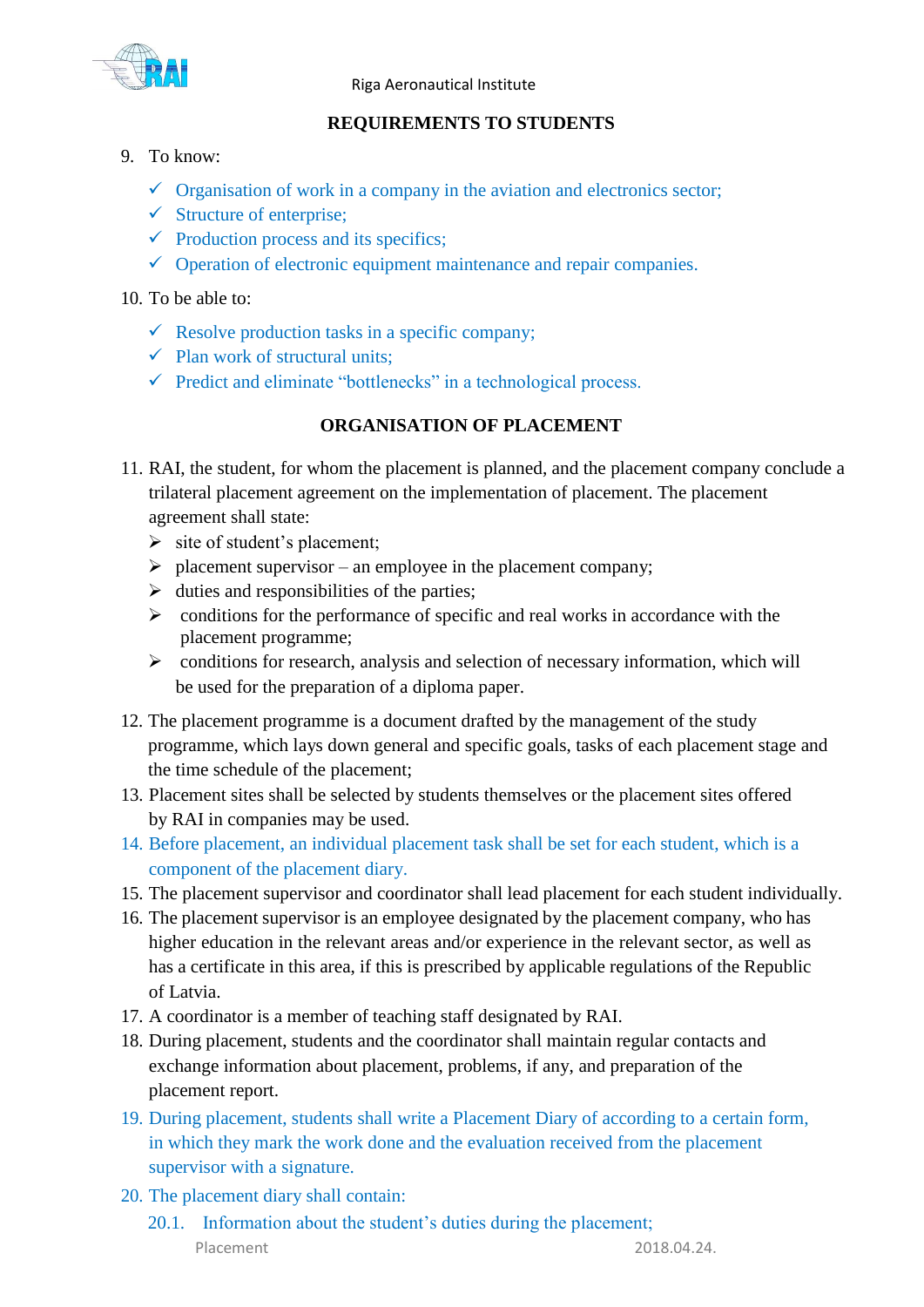

#### Riga Aeronautical Institute

- 20.2. List of documents to be submitted to the RAI Vice-Rector's Office at the end of the placement;
- 20.3. Content of the placement report;
- 20.4. The placement work plan, which includes:
- 20.4.1. goal of the placement,
- 20.4.2. tasks of the placement,
- 20.4.3. topics (matters) of placement works learned by the student during placement;
- 20.5. Certain form, which is filled by the student on a regular basis, indicating:
- 20.5.1. topic of the placement work,
- 20.5.2. information on the work performed,
- 20.5.3. the date, when the work was performed,
- 20.5.5. signature of the placement supervisor;
- 20.5.6. individual task of the placement.
- 21. No later than 5 working days after the end of the placement period the student shall submit to the coordinator a fully completed and prepared placement report.
- 22. No later than within 2 weeks of the end of the placement period there shall be defence of the placement report.

### **PLACEMENT REPORT**

- 23. When placement is over, the student shall submit to RAI a placement report appending a reference from the placement supervisor from the company. A placement report is a written work, in which the student lays down the results achieved during the placement and solutions to problems. The report shall consist of no less than 30 pages.
- 24. The placement report shall contain:
	- 24.1. title page prepared following the sample form;
	- 24.2. introduction placement place, goal and tasks;
	- 24.3. description of main aspects in accordance with the extended placement programme;
	- 24.4. conclusions and proposals;
	- 24.5. list of references and sources;
	- 24.6. annexes.
- 25. The placement report shall be on one side of an A4 (210x297mm) sheet, page margins: left 30 mm, right  $-15$  mm, top and bottom  $-20$  mm, font size  $-12$ , line spacing  $-1.5$ . Font Times New Roman, justified, first line 1.27.
- 26. The introduction shall characterise the placement company, formulate the goal to be reached during the placement and the tasks set for its achievement, provide a short general description of the problems resolved, characterise its significance, list methods used for resolution of the problems, informative and statistical base and restrictions.
- 27. The students shall reflect in the report the main aspects from the point of view of the practical side of the diploma project. In this part, students should confirm their ability to link their theoretical knowledge with practice, the ability to systematise, evaluate and analyse practical and statistical material. The report should be laconic and specific, written in a correct official language and prepared in accordance with accepted requirements.
- Placement 2018.04.24. 28. International students are allowed to draft their report in English, observing the content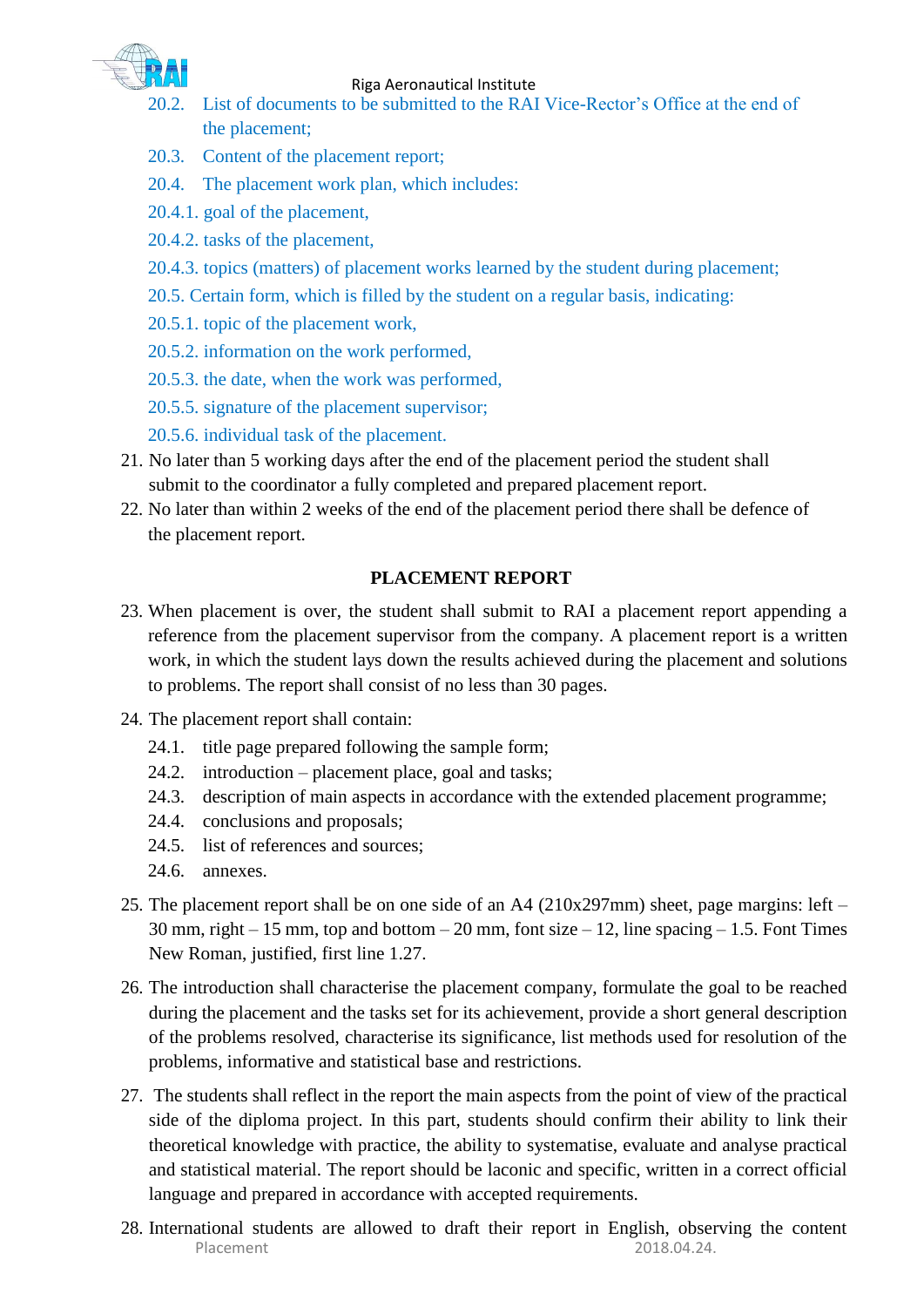

Riga Aeronautical Institute requirements according to provisions of these regulations.

- 29. In conclusions and proposals, students should provide their conclusions and an assessment of the work performed, as well as further research process and show work results. The conclusions and proposals should be justified and arise from the information provided in the report. It is not allowed to include well-known facts and/or phrases or use research results of other authors. Students must draw up conclusions and proposals on their own.
- 30. The placement report shall be assessed using a 10-point scale. The commission shall check the content, presentation of the report and professional experience of the student.
- 31. Those students shall be allowed to defend their placement report, who have fulfilled all the placement programme, have submitted their reports in a timely manner, have received a positive feedback from the placement supervisor. The placement report shall be defended publicly in accordance with the procedure laid down in these regulations. The report shall be accepted by the commission designated by the director of the study programme.
- 32. The placement report shall be defended publicly in the form of a presentation in accordance with the procedure laid down by the director of the study programmes.
- 33. The students, who have not fulfilled the professional placement programme, have not submitted the report about placement or have defended their placement report for an unsatisfactory mark, shall not be allowed to defend their diploma paper.

### **SAFETY PROVISIONS**

- 34. Before placement it is necessary:
	- 34.1. To receive the work plan for placement at RAI;
	- 34.2. To read the placement programme and student's duties during the placement;
	- 34.3. To receive a placement diary and to read its completion rules.
- 35. At the placement site, it is necessary:
	- 35.1. To coordinate the placement plan for each day of placement and the procedure of summing it up with the placement supervisor at the company;
	- 35.2. To read safety regulations and sign that a safety briefing has been received.
- 36. Duties during placement:
	- 36.1. To make a note in the diary that the placement has started;
	- 36.2. To receive individual tasks from the placement supervisor at the company, to make entries in the diary in its relevant section;
	- 36.3. To systematically make entries in the diary, submit it to the placement supervisor for review and signature every day;
	- 36.4. To observe labour safety, sanitary regulations for work equipment and production;
	- 36.5. To submit to the placement supervisor a completed diary and a placement report to get feedback.
- 37. Public defence of the placement report shall include:
- I. Answers to theoretical questions of the placement in accordance with the placement programme;
- II. Questions according to the content of the placement:
	- 37.1. Goal and tasks of the placement;